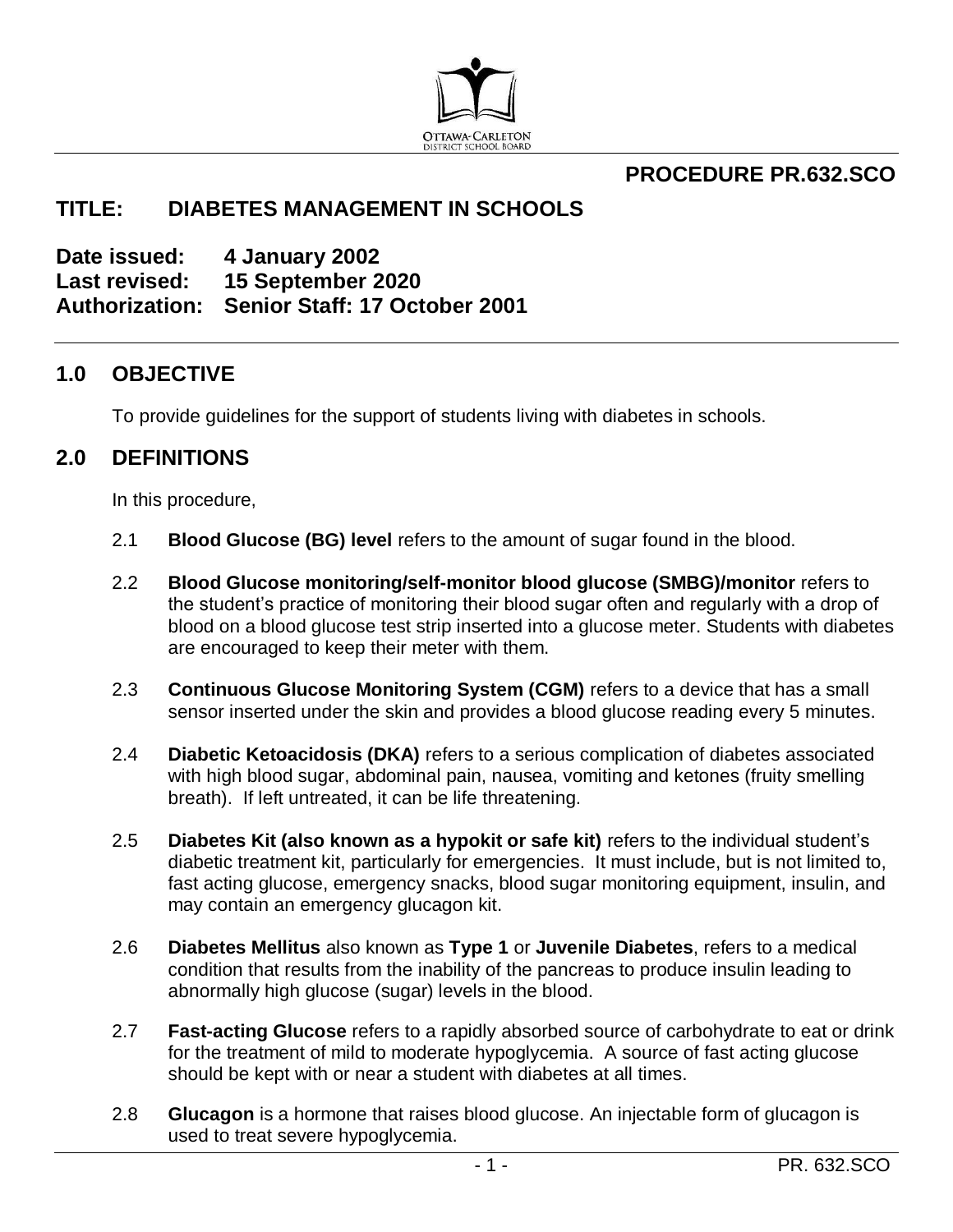- 2.9 **Glucometer** refers to a medical device used to measure the concentration of sugar in the blood.
- 2.10 **Glucose** refers to the fuel that the body needs to produce energy. Glucose (sugar) comes from carbohydrates such as breads, cereal, fruit and milk.
- 2.11 **Hyperglycemia** "high blood glucose" refers to the condition which occurs when the amount of blood glucose (sugar) is higher than an individual's target range. An urgent response to hyperglycemia may be necessary.
- 2.12 **Hypoglycemia** "low blood glucose" (mild or moderate) refers to an urgent and potentially emergency situation which occurs when the amount of blood glucose (sugar) has dropped below an individual's target range. Hypoglycemia requires treatment with fast acting glucose and rechecking of blood sugar until levels have stabilized within the target range. Hypoglycemia can be a result of an individual having injected too much insulin, or eaten too little food, or exercised without extra food.
- 2.13 **Hypoglycemia (severe)** refers to an urgent and life threatening situation requiring assistance of another person and an emergency response. Symptoms include fainting, seizure, and difficulty speaking.
- 2.14 **Insulin** refers to the hormone that is required to convert glucose to energy for the body to use. With no insulin, glucose builds up in the blood instead of being used for energy. Therefore, people with type 1 diabetes must administer insulin by syringe, insulin pen or insulin pump.
- 2.15 **Insulin Pen** refers to a device for injecting insulin for the treatment of diabetes.
- 2.16 **Insulin Pump** refers to a device used to administer insulin continuously through a small tube inserted under the skin. The same device is also used to give the extra insulin needed with meals or to correct high blood glucose levels.
- 2.17 **Ketones** refer to the compounds produced by the body when there is no insulin or not enough insulin in the body. Ketones can make a diabetic student feel sick and can lead to a serious illness (DKA). Ketones should be checked using a blood ketone meter or urine ketone strips when blood sugar is high (above 13.9mmol/L).
- 2.18 **Lancets** refer to the small, sharp objects that are used to prick the skin. Lancets are designed to only be used once, and then disposed of in a safe way. Lancets must be disposed of safely in a sharps container.
- 2.19 **Lancing** refers to an essential part of successful diabetes management for many people with diabetes. This piercing of the skin draws a small drop of blood to the surface in order to test blood glucose levels using a blood glucose monitor and blood glucose test strips. Although some people with diabetes prick themselves with a lancet, many prefer to use a special lancing device. Lancing devices are designed to firmly grip the lancet, and are operated by simply clicking a button.
- 2.20 **Plan of Care** is/are document(s) that contain individualized information on a student with a severe or life-threatening condition(s) which informs the school about care requirements.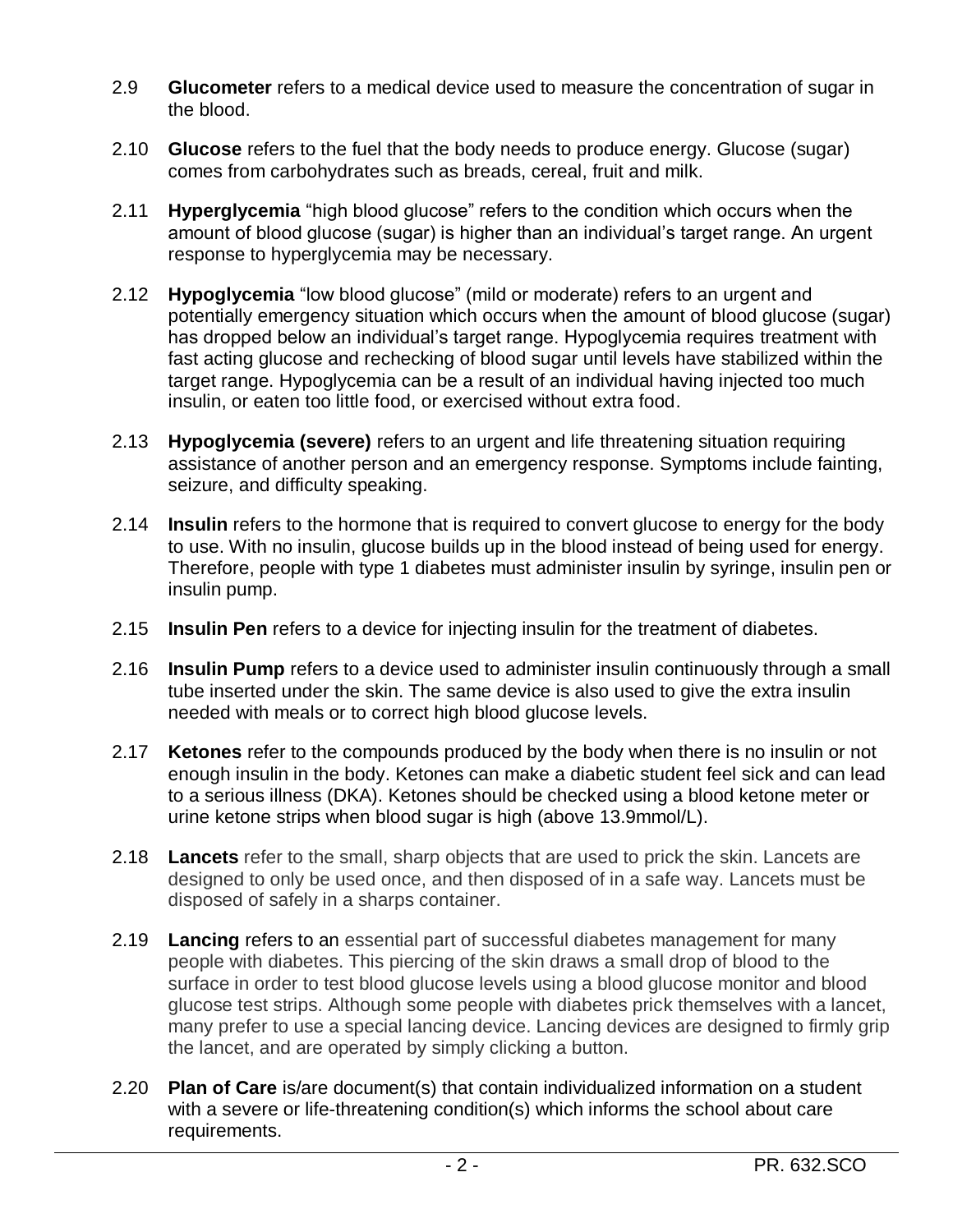- 2.21 **Sharps** refer to used syringes and insulin pen needles for insulin administration and lancets for blood glucose monitoring are sharps items that must be disposed of carefully and in appropriate containers.
- 2.22 **Target range** refers to acceptable blood sugar levels personalized for the student in the Individual Care Plan but based on the Canadian Diabetes Association Clinical Practice Guidelines.
- 2.23 **Type 2 Diabetes** refers to a condition rarer in young people than adults in which the pancreas does not produce enough insulin or does not properly use the insulin it makes.

## **3.0 RESPONSIBILITY**

- 3.1 The school principal or Early Learning manager, as appropriate, is responsible for: a) identifying any student with diabetes for staff;
	- b) meeting with parents to discuss their child's Plan of Care;
	- c) ensuring that the Plan of Care is, posted with other students with life threatening allergies, distributed to teachers, EAs, and ECEs, office and casual staff as appropriate and posted in key locations, as authorized;
	- d) ensuring that staff have training appropriate to their involvement with the student. This training includes the reading of the OCDSB Guidelines for Creating Safe and Healthy Schools for Students with Diabetes, and the viewing of a training video produced by CHEO on blood glucose monitoring;
	- e) approving the location of the student's diabetes safe kit and making this information available to all appropriate staff;
	- f) ensuring that staff and students are aware of the location of the sharps container and appropriate disposal protocols; and
	- g) maintaining communication with the parent/guardian to ensure ongoing support for the student.
- 3.2 School staff in regular contact with a student with diabetes are responsible for:
	- a) reading the OCDSB Guidelines for Creating Safe and Healthy Schools for Students with Diabetes and having a copy in the student's classroom as a resource for all classroom staff;
	- b) ensuring that changes in regular school activity that affect the amount of activity or food available to the student are managed in alignment with the student's Plan of Care and in cooperation with the student;
	- c) allowing the student to regularly and often monitor blood glucose levels in a safe place;
	- d) verifying the location of the student's diabetes safe kit;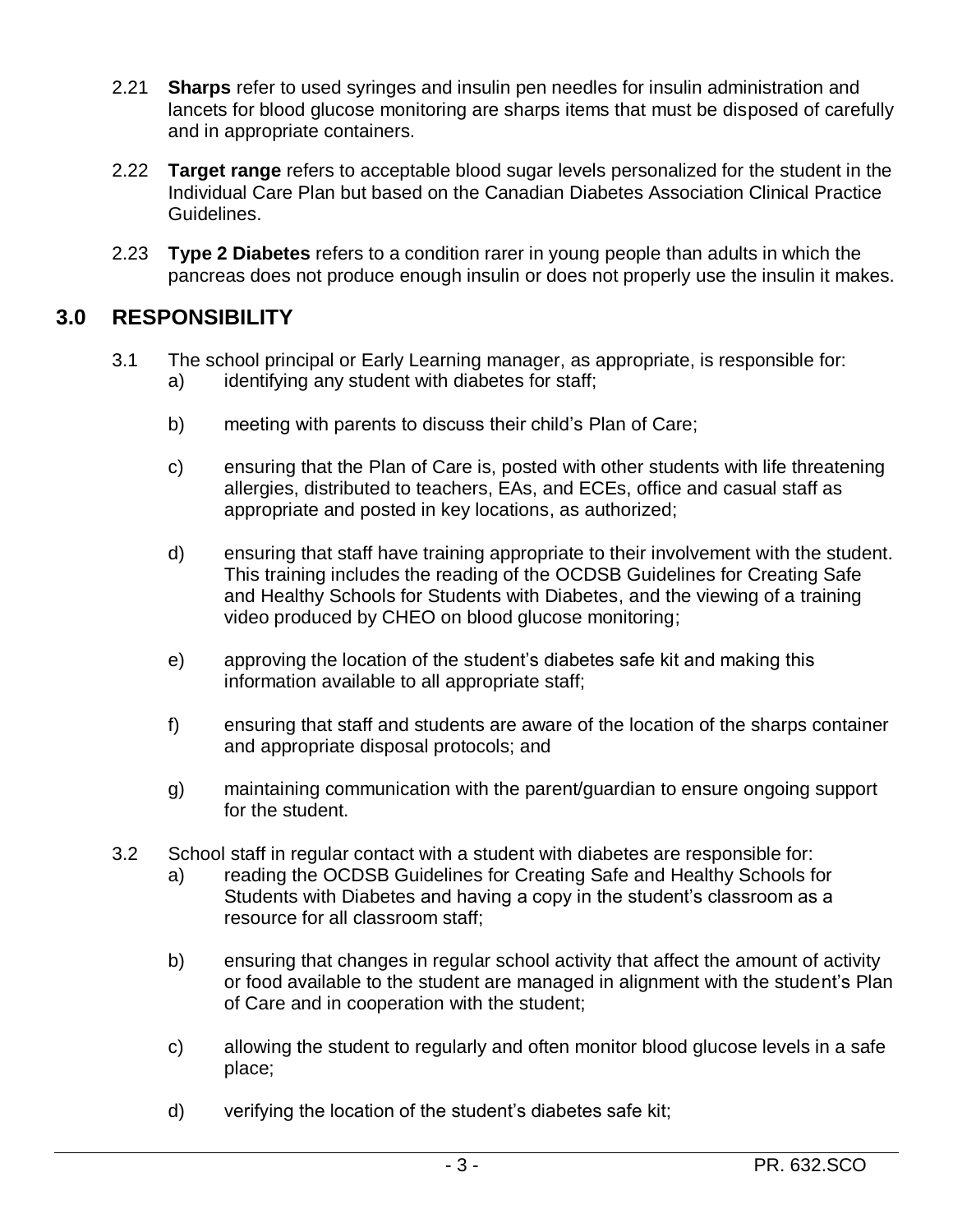- e) understanding the symptoms and treatment of hypoglycemia and hyperglycemia as they affect both immediate health and classroom behaviour;
- f) providing opportunities for students to deal with symptoms as necessary, including frequent access to washrooms or drinking water;
- g) ensuring the occasional teachers and others who may be occasionally supervising the student with diabetes are aware of the details of the Plan of Care, the diabetes safe kit, and any other relevant information. This should also be contained in the occasional teacher handbook;
- h) providing assistance to the student to ensure that the diabetes safe kit is available at all times (eg field trips) and to communicate to parents if new supplies are needed; and
- i) attending any training offered by the school or District.
- 3.3 Parents/guardians are responsible for:
	- a) annually submitting the student's Plan of Care;
	- b) reviewing with the school whenever changes to the student's insulin or diabetes management regime are made;
	- c) ensuring that the student's blood glucose meter is in good working order with sufficient supplies on a daily basis;
	- d) informing school personnel of any changes to the student's routine that would mean a change to the student's Plan of Care;
	- e) ensuring that the student's diabetes safe kit is supplied with all necessary emergency treatment supplies;
	- f) providing all snacks, emergency snacks, and fast-acting glucose for the management of the student's diabetes and treating hypoglycemia;
	- g) encouraging the student, in so far as is possible, to:
		- (i) an age appropriate understanding of the causes, identification, prevention and treatment of low blood glucose;
		- (ii) recognize the first symptoms of low blood glucose;
		- (iii) communicate clearly to adults/those in authority that he/she has diabetes and when feeling a reaction starting or a general feeling of not being well;
		- (iv) be responsible for all treatment apparatus, including proper disposal;
		- (v) report bullying and threats to an adult in authority so ageappropriate strategies can be provided;
		- (vi) eat only foods approved by parents; and
		- (vii) take as much responsibility as possible for his or her own safety; and
	- h) providing all emergency contact names and numbers to the school.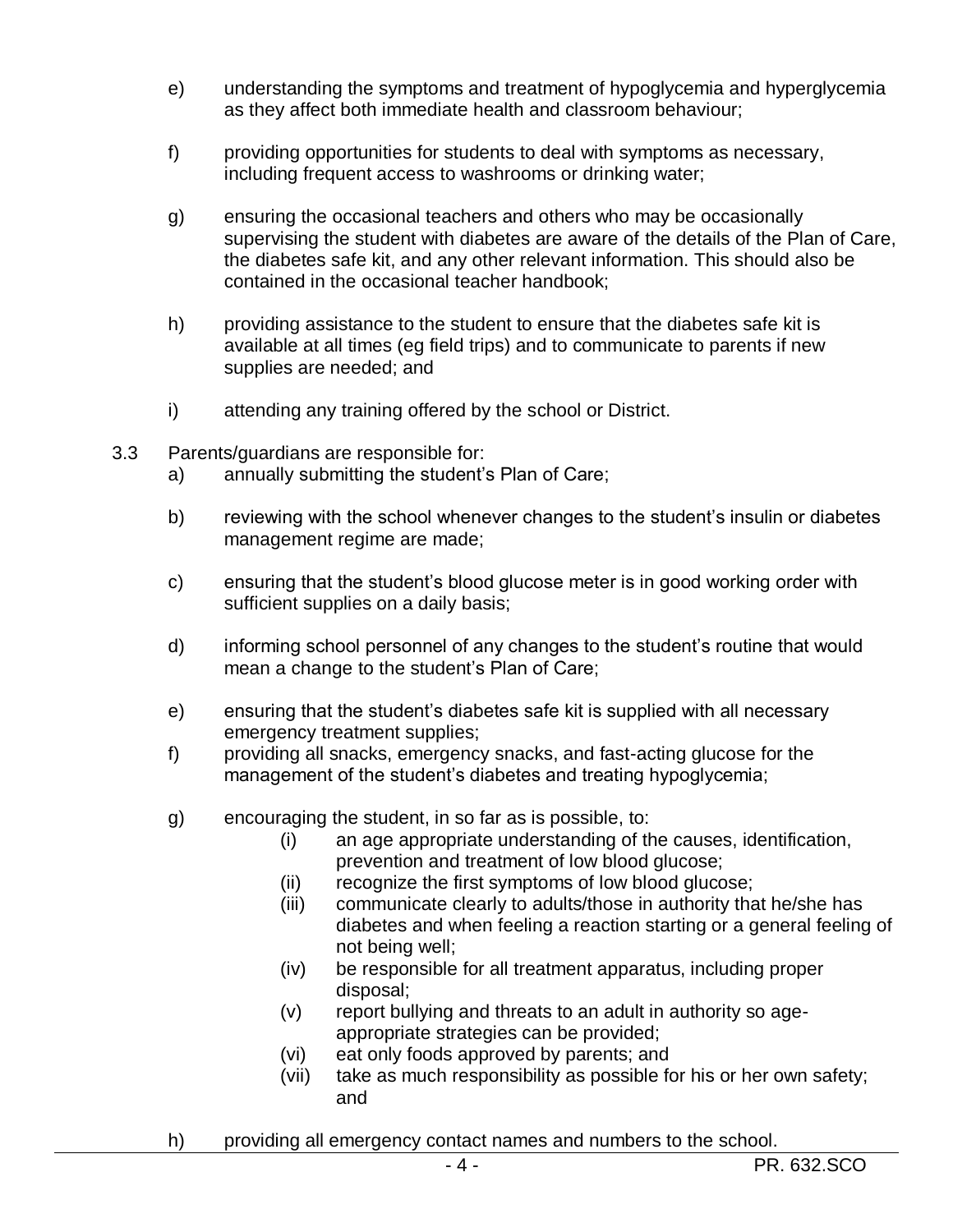3.4 A student with diabetes is responsible for:

(As appropriate for the student)

- a) having an age or ability appropriate understanding of their diabetes;
- b) recognizing symptoms of a low blood sugar reaction and treating the symptoms age appropriately;
- c) taking responsibility for good eating habits;
- d) having a diabetes safe kit (e.g., supply of rapid acting sugar such as oral glucose, orange juice, etc.) at school, notifying school personnel when supplies are low, and reminding staff that the safe kit is taken on all school outings;
- e) bringing and look after glucose monitoring, blood testing, insulin injection, and the safe disposal of lancets and needles after self-testing;
- f) providing self administration of appropriate low blood glucose treatment when possible;
- g) informing an adult as soon as symptoms appear; and
- h) wearing their Medic Alert identification (if applicable) at all times during the school day.
- 3.5 Additional responsibilities of the Extended Day Program staff: Staff should ensure information related to Diabetes Management and the Plan of Care is shared with other sites when the student will be in a different location (i.e., December Break, March Break, Summer Break).

# **4.0 PROCEDURES**

Guiding Principles

- 4.1 Staff responsible for the care of a student with diabetes will adhere to the District's belief in inclusive education. All practice will contribute to a supportive school environment that fosters full participation in school life by the student.
- 4.2 The school principal and staff will work with parents/guardians and the student to manage diabetes in such a way that contributes to their social and emotional well-being, mental health, and optimal learning capacity.
- 4.3 The school principal and staff will recognize that students with diabetes have differentiated levels of independence and needs. Staff will work with parents/guardians to empower each student with diabetes to increasingly manage their diabetes effectively during school hours.

#### Managing Diabetes in Schools

4.4 A school that receives a student with diabetes must ensure that all appropriate staff are informed.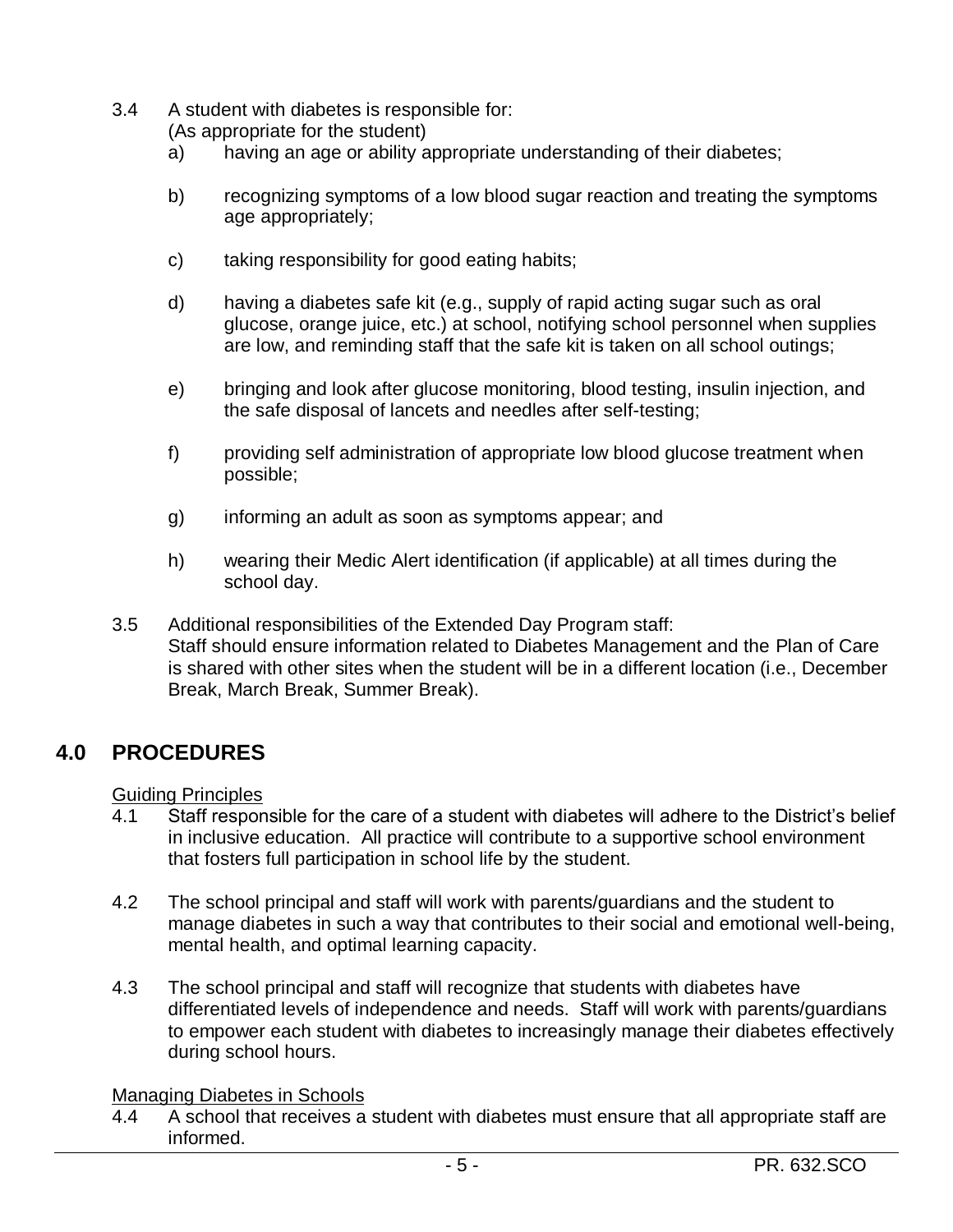- 4.5 Support for a student with diabetes at school will be guided by the student's OCDSB [963 Plan of Care for Students with Life-threatening Medical Conditions.](https://forms.ocdsb.ca/Forms/Plan-Of-Care-For-Students-With-Life-Threatening-Medical-Conditions) CHEO will guide the development of the Plan of Care in conjunction with the parent/guardian and student for all newly diagnosed students. Should a student already diagnosed with diabetes in the school require a change to their insulin regime and need a new [Plan of](https://forms.ocdsb.ca/Forms/Plan-Of-Care-For-Students-With-Life-Threatening-Medical-Conditions)  [Care,](https://forms.ocdsb.ca/Forms/Plan-Of-Care-For-Students-With-Life-Threatening-Medical-Conditions) CHEO will alert parents to provide the school with the revised [Plan of Care.](https://forms.ocdsb.ca/Forms/Plan-Of-Care-For-Students-With-Life-Threatening-Medical-Conditions) If a conflict between the school and the parent/student occurs with regard to the Plan of [Care,](https://forms.ocdsb.ca/Forms/Plan-Of-Care-For-Students-With-Life-Threatening-Medical-Conditions) CHEO will facilitate discussion on an as needed basis.
- 4.6 An accessible offline copy from OCDSB 963 Plan of Care for Students with Lifethreatening Medical Conditions is attached as Appendix A.
- 4.7 On registration, or as soon as possible following the start of school, or as soon as possible following diagnosis, the student's [Plan of Care](https://forms.ocdsb.ca/Forms/Plan-Of-Care-For-Students-With-Life-Threatening-Medical-Conditions) should be received by the school. All care in the school must be guided by this plan.
- 4.8 The parent/guardian will annually submit a **Plan of Care and may, in discussion with the** school, update the [Plan of Care](https://forms.ocdsb.ca/Forms/Plan-Of-Care-For-Students-With-Life-Threatening-Medical-Conditions) to encourage more independence or to recognize the changing capacities of the student to manage their own diabetes.
- 4.9 The principal will make the student's [Plan of Care](https://forms.ocdsb.ca/Forms/Plan-Of-Care-For-Students-With-Life-Threatening-Medical-Conditions) available to staff in regular contact with the student. The principal will also ensure that occasional teachers and casual EAs and ECEs have access to the required and relevant information.
- 4.10 The principal will work with parents and school personnel to establish a blood sugar monitoring plan to meet the student's needs. This plan will be derived from the student's [Plan of Care.](https://forms.ocdsb.ca/Forms/Plan-Of-Care-For-Students-With-Life-Threatening-Medical-Conditions)
- 4.11 The principal, through the staff, will permit the student or assigned trained staff to check blood sugar conveniently and safely, wherever the student is located in the school, or, if preferred by the student, in a private location.
- 4.12 Staff and the student will be aware of a protocol providing for the safe disposal of lancets and needles. In the case of a student who is not able to safely self-test due to age or ability, staff will have to use a lancet and/or lancing device. This action represents a reasonable standard of care and would be deemed as 'suitable accommodation' for the student.
- 4.13 During examinations, tests and quizzes, accommodations for students with diabetes must be allowed. Accommodations should also be made during field trips, sporting and other extracurricular events. These would include, where appropriate, additional time, a blood glucose meter, hypoglycemia treatment, additional drinks, bathroom breaks and snacks as required. The principal, with the staff involved, will ensure the student's diabetes kit and sugar monitoring supplies are available to them and will notify the parent/guardian if the blood sugar monitoring supplies need to be replenished. In the event of a hypoglycemic event in the half hour preceding or at any time during an exam, a student should be granted an additional 30-60 minutes as needed to allow for cognitive recovery from hypoglycemia.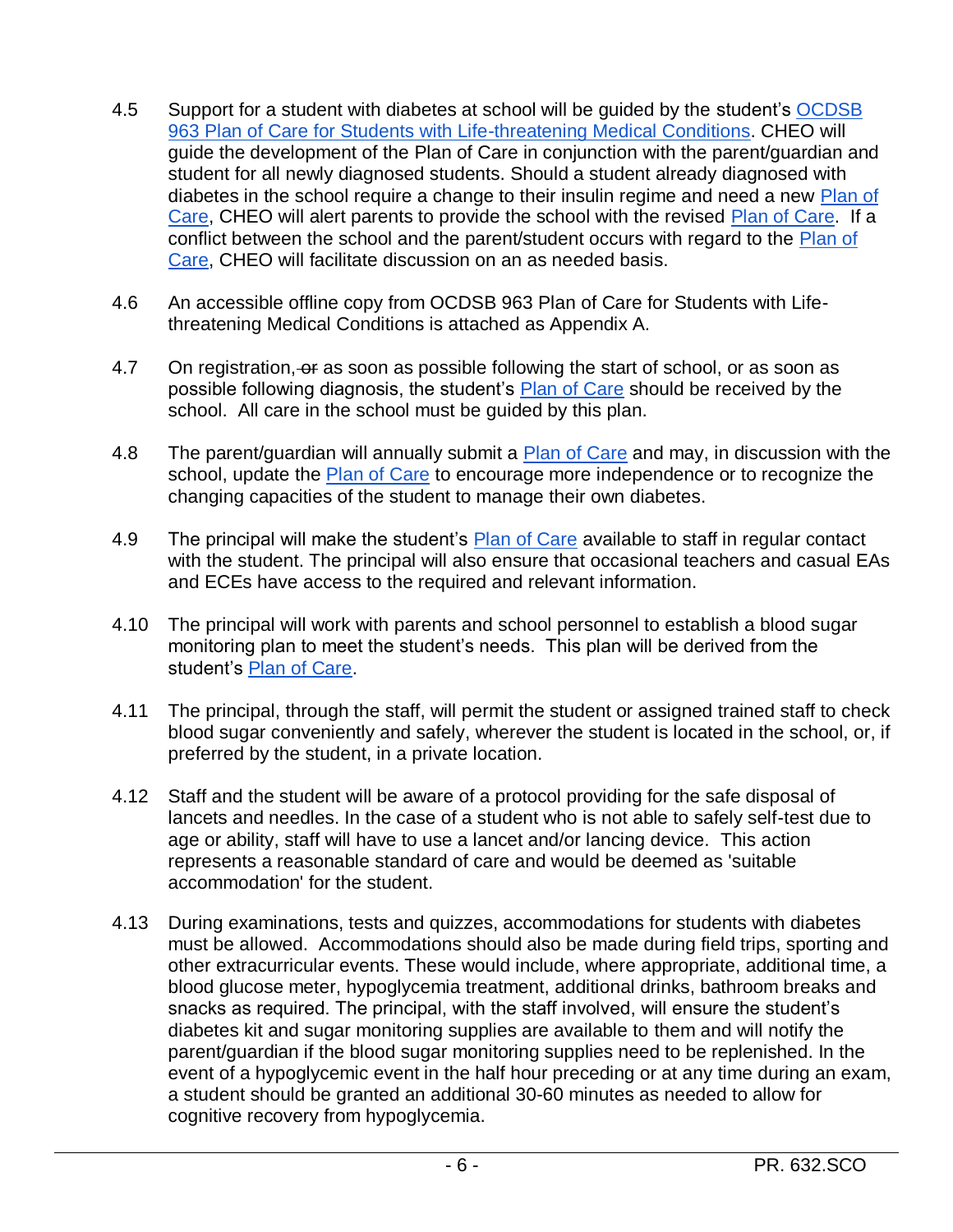- 4.14 The principal, with the staff involved, will ensure the student's diabetes kit and sugar monitoring supplies are available to them at all times and will notify the parent/guardian if the blood sugar monitoring supplies need to be replenished.
- 4.15 The principal will notify the parent/guardian if there is a concern regarding the working order of the blood glucose meter.
- 4.16 The principal, along with all school personnel in contact with the student on a regular basis, will undertake ongoing communication with the parent/guardian to ensure the health, safety, well-being, and inclusion of the student in school life. This ongoing communication shall include:
	- a) any issues of concern related to the student's diabetes management in school;
	- b) any reporting of incidents of hypoglycemia/hyperglycemia that required assistance;
	- c) where possible informing the parent/guardian in advance of any predictable change to the usual school routine, including, but not limited to, changes in physical activity schedules, field trips, changes in school lunch or recess times, and special activity days;
	- d) the dissemination of specific information to staff members regarding individual students with diabetes; and
	- e) the publication of more general information about diabetes for the school council, students' council and other school organizations as appropriate;
- 4.17 The principal will review the OCDSB Guidelines for Creating Safe and Healthy Schools for Students with Diabetes (Appendix B) with staff and the school council on an annual basis.
- 4.18 A copy of the OCDSB Guidelines for the Creating Safe and Healthy Schools for Students with Diabetes will be in the classroom of any student with diabetes and all classroom staff will have access to it. There will also be a copy in the office.
- 4.19 To prevent the spread of infection of any type, when aiding a student with blood glucose monitoring school personnel must employ good hygiene practices and appropriate first aid procedures (for example, use of rubber gloves). The Recommendations for Schools on the Prevention of Hepatitis B and Human Immunodeficiency Virus (HIV) Infections published by the Ottawa Public Health Department should be implemented.
- 4.20 All staff who have regular contact with or a supervisory responsibility for a student with diabetes must be familiar with the symptoms and treatment of hypoglycemia and hyperglycemia in the OCDSB Guidelines for Creating Safe and Healthy Schools for Students with Diabetes.
- 4.21 To prevent the spread of infection of any type, when aiding a student with blood glucose monitoring school personnel must employ good hygiene practices and appropriate first aid procedures (for example, use of rubber gloves).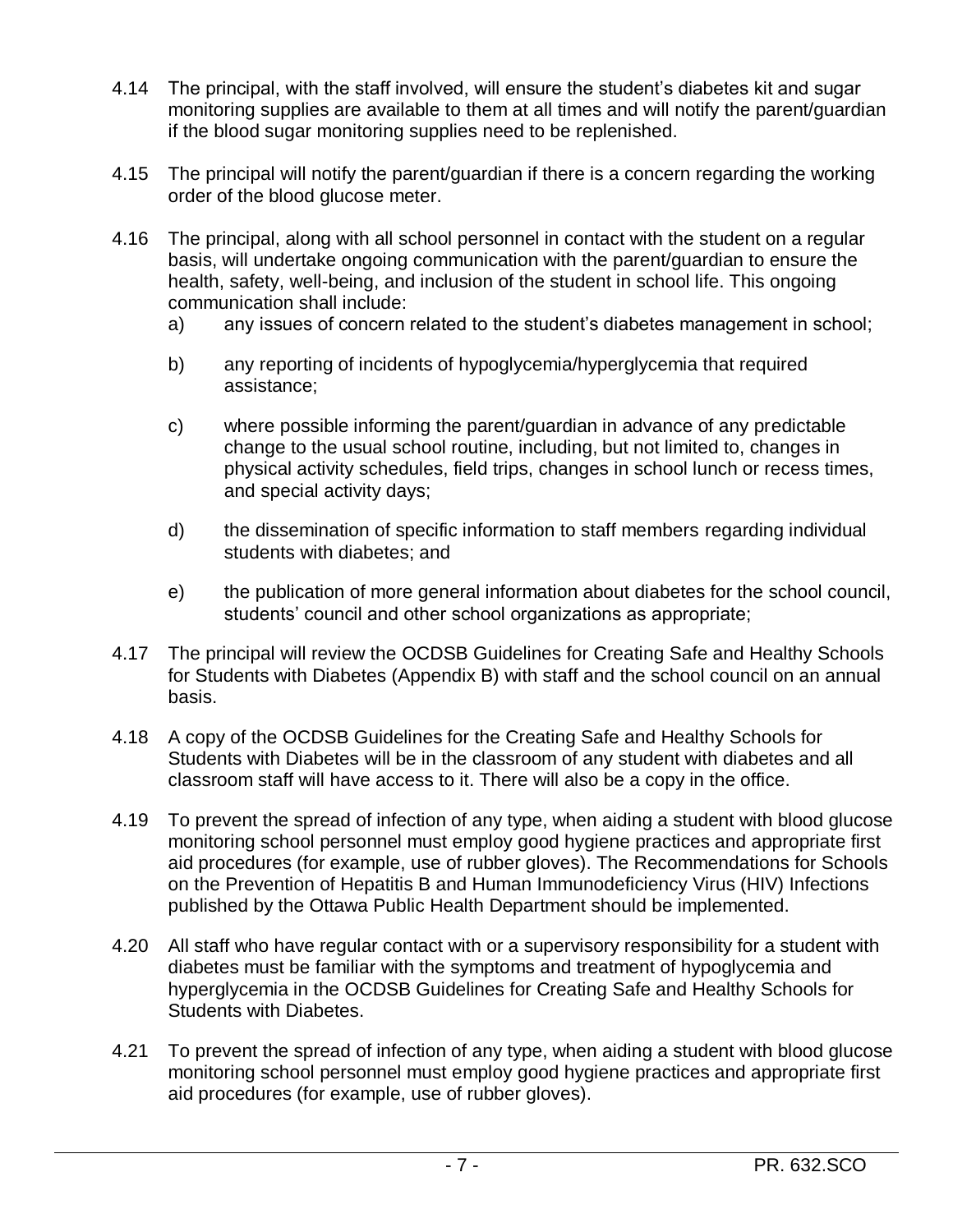- 4.22 During examinations, tests and quizzes, in the event of a hypoglycemic event in the half hour preceding or at any time during an exam, a student should be granted an additional 30-60 minutes as needed to allow for cognitive recovery from hypoglycemia.
- 4.23 Each teacher/ECE/EA of a student with diabetes must know how to treat hypoglycemia. Regardless of age, a student must not be left alone when hypoglycemia is suspected. In the event of severe hypoglycemia schools must call 911. Giving an intramuscular dose of glucagon is the optimal life-saving treatment, but our staff are not permitted to give glucagon injections. There may be other lifesaving procedures such as sugar against the cheek outlined in the IDCP. However, if the emergency response time is regularly expected to be more than 20 minutes, it is strongly recommended by CHEO that some school staff be trained to administer glucagon. School employees should be aware that they will not be found liable if they take reasonable steps to assist a student with diabetes in an emergency situation.
- 4.24 Parents/guardians shall provide the school with information on how to reach them on short notice to advise or assist staff regarding emergency arrangements including transportation to hospital. Current and accurate telephone numbers for parents/guardians and designated emergency contacts must be on file in the office.

Note: In the event of an emergency, an ambulance will be called even if parents/guardians cannot be reached.

4.25 With submitting the [Plan of Care,](https://forms.ocdsb.ca/Forms/Plan-Of-Care-For-Students-With-Life-Threatening-Medical-Conditions) parents/guardians will authorize the release of relevant information to those who may be involved in the care of the student.

#### **Documentation**

- 4.26 A student's [Plan of Care](https://forms.ocdsb.ca/Forms/Plan-Of-Care-For-Students-With-Life-Threatening-Medical-Conditions) will be kept in the student's OSR and/or District's official repository. Any changes to the daily or emergency management routine will require a new submission.
- 4.27 The principal or designate will ensure the submission of three copies of OSTA Life-Threatening Medical Conditions Emergency Transportation Form (Appendix C) for those students being transported by the Ottawa Student Transportation Authority (OSTA) to the General Manager (or designate) of OSTA within 10 school days from the start of each school year.
- 4.28 The principal or designate will ensure that, for students being transported, within 10 school days from the start of each school year, all information pertaining to a student with a completed [Plan of Care](https://forms.ocdsb.ca/Forms/Plan-Of-Care-For-Students-With-Life-Threatening-Medical-Conditions) is accurately recorded in Trillium.
- 4.29 Parents/guardians will authorize the release of relevant information to those who may be involved in the care of the student by submitting [the Plan of Care.](https://forms.ocdsb.ca/Forms/Plan-Of-Care-For-Students-With-Life-Threatening-Medical-Conditions)

## **5.0 APPENDICES**

Appendix A: [OCDSB 963 Plan of Care for Students with Diabetes \(Offline Accessible Copy\)](https://weblink.ocdsb.ca/WebLink/ElectronicFile.aspx?docid=3975309&dbid=0&repo=OCDSB) Appendix B: [OCDSB Guidelines for Creating Safe and Healthy Schools for Students Living](https://weblink.ocdsb.ca/WebLink/DocView.aspx?id=3968700&dbid=0&repo=OCDSB)  [With Diabetes](https://weblink.ocdsb.ca/WebLink/DocView.aspx?id=3968700&dbid=0&repo=OCDSB) 

Appendix C: [OSTA Life-Threatening Medical Conditions Emergency Transportation Form](https://weblink.ocdsb.ca/WebLink/DocView.aspx?id=3968667&dbid=0&repo=OCDSB)